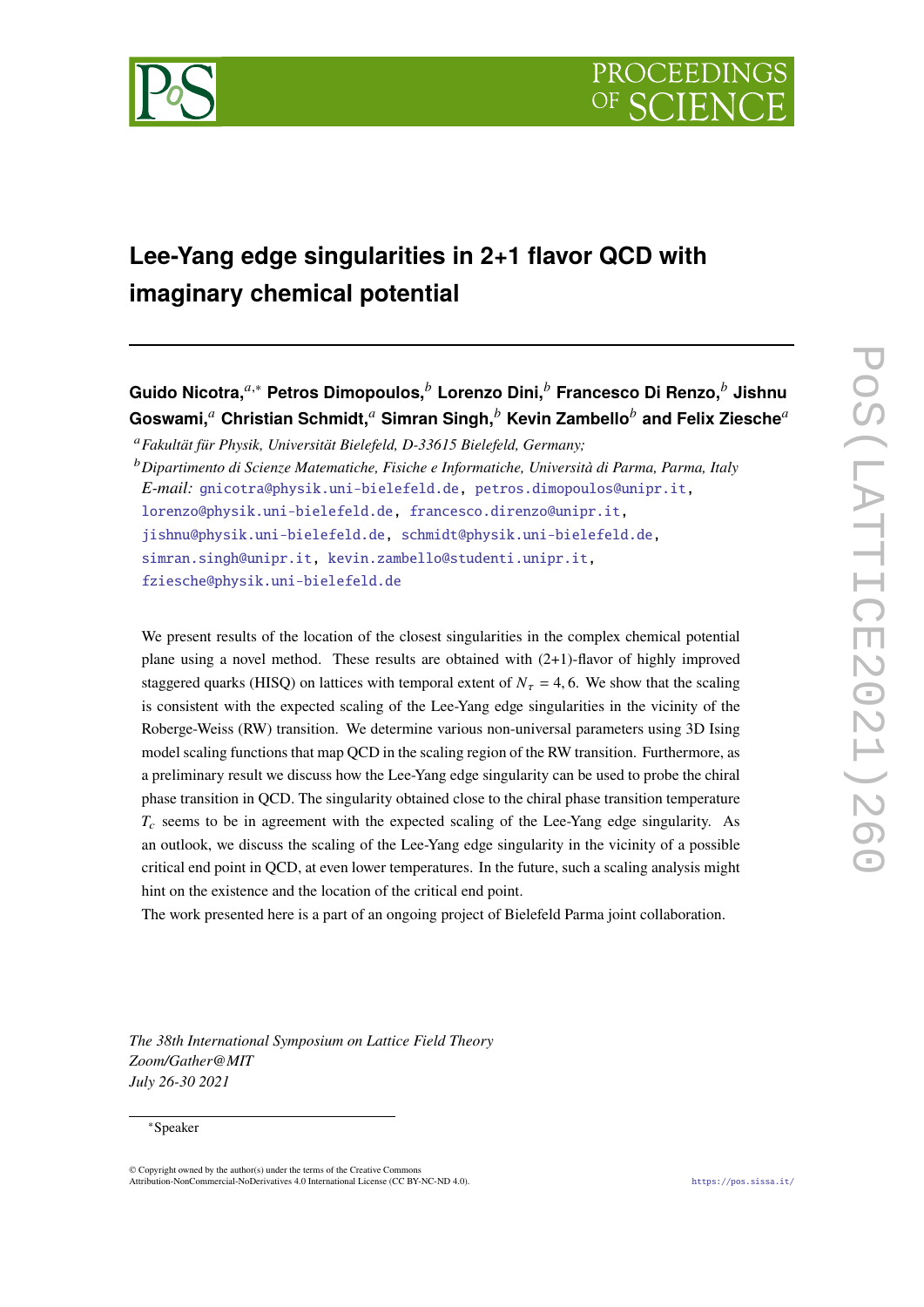# **1. Introduction**

During the last decades lattice QCD has proven to be a very powerful tool in the study of the QCD phase diagram, providing new results and a deeper understanding of the properties of the strongly interacting matter at finite temperature and vanishing chemical potential [\[1\]](#page-6-0). Recent studies [\[2,](#page-6-1) [3\]](#page-6-2) show that the confined hadronic matter changes its degrees of freedom close to the QCD crossover temperature in the case of a vanishing chemical potential [\[4\]](#page-7-0). It has been conjectured that this analytic crossover turns into a first order phase transition in the case of large baryon chemical potential. Following these, one expects that between these two lines exists a second order  $Z(2)$ critical end point.

However, the sign problem invalidates the importance sampling techniques when one introduces a non-zero baryon chemical potential in the lattice action. Several different methods were developed to circumvent the numerical sign problem. For example, the Taylor expansion is a powerful method which allow us to extract meaningful information from small chemical potential regions [\[5,](#page-7-1) [6\]](#page-7-2). Another possibility consists in the introduction of a imaginary chemical potential which doesn't produce any complex phase from the fermion determinant, allowing direct calculations on the lattice [\[7,](#page-7-3) [8\]](#page-7-4) .

In our work we have performed calculations with an imaginary baryon chemical potential and we have used the Taylor series to build Padé approximants. The details of our new method were already presented in this conference [\[9\]](#page-7-5). This allowed us to study their zeroes and poles. The original idea from Lee, Yang and Fischer [\[10,](#page-7-6) [11\]](#page-7-7) is that one can extract meaningful information about different phase transitions from stable singularities.

# **2. Lee-Yang Edge Singularities on the lattice**

*Lee-Yang edge singularities* (LYEs) corresponds to a second order phase transition for a finite symmetry breaking field. A second order phase transition is identified from the divergence of the correlation length in the vicinity of the critical point. This means that the fluctuations, namely the susceptibilities, become correlated over all distances and the entire system is forced to be a unique critical phase. The behavior of critical properties in the vicinity of a second order phase transitions can be described by a limited number of universality classes defined by the *fundamental symmetry* of the system. In particular, different systems belonging to the same universality class have the same critical exponents which characterize the behavior of physical quantities near the continuous phase transitions.

The contributions to the order parameter  $M$  can be written as the sum of a regular and singular part [\[12\]](#page-7-8):

<span id="page-1-0"></span>
$$
M(t, h) = h^{\frac{1}{\delta}} f_G(z) + M_{reg}(t, h)
$$
\n
$$
(1)
$$

where  $z = t/|h|^{1/\beta\delta}$  is the scaling variable with  $\beta$  and  $\delta$  critical exponents, t is the reduced temperature and  $h$  is the symmetry breaking field. Eq.[\(1\)](#page-1-0) is known as the Magnetic Equation of state. Prolonging h in the complex plane, the *scaling function*  $f_G$  shows a universal singularity at  $z = z_c$  which is called LYEs. One has now to properly define the variables t and h accordingly to the symmetry group of the transition, the critical point of that transition is then found in the limits  $h \to 0$  and  $t \to 0$ .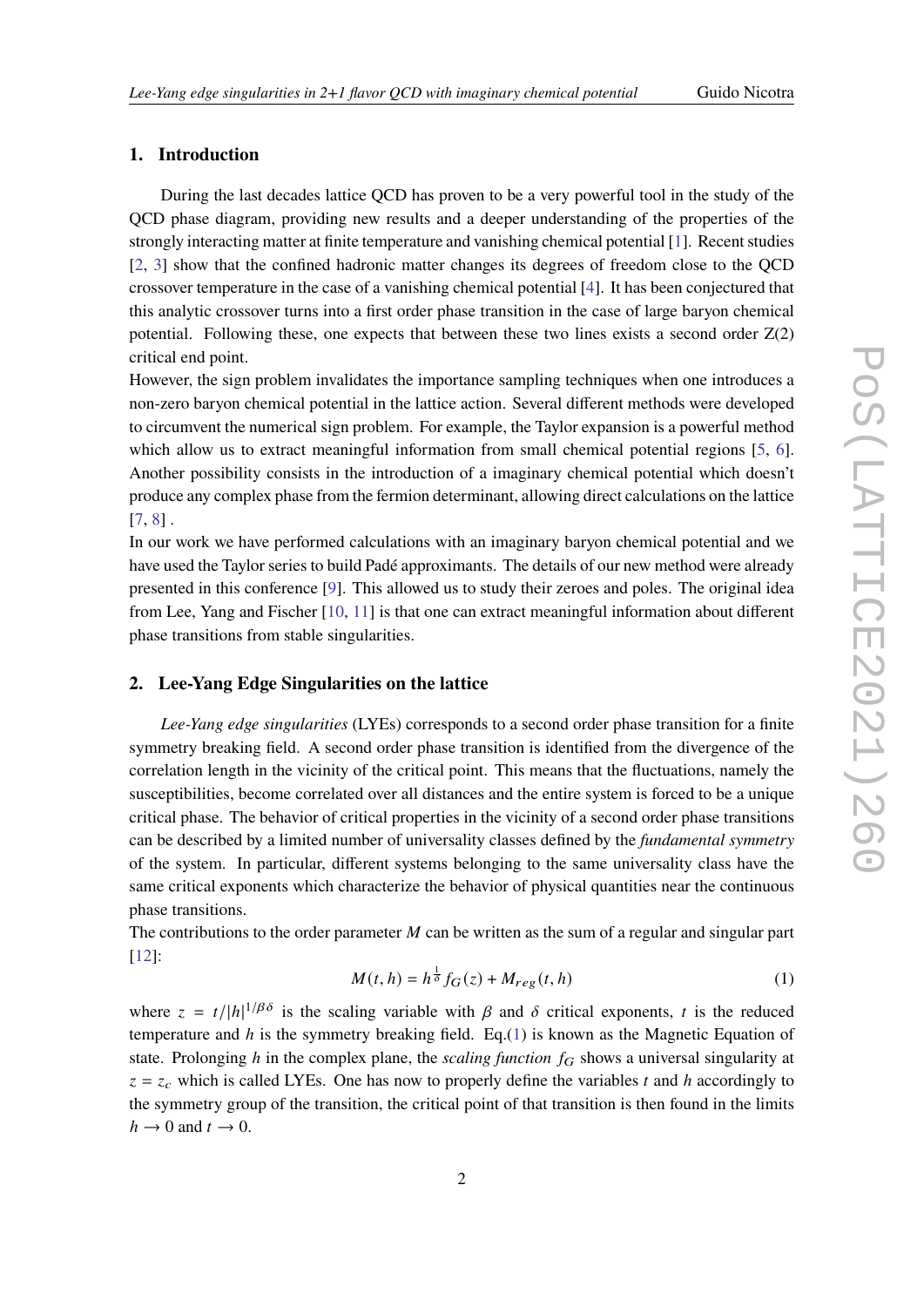In this proceeding we discuss three different second order transitions by studying the LYEs: the RW transition at imaginary chemical potential, the chiral transition at vanishing chemical potential and the QCD critical endpoint at real chemical potential. We used the Padé approximant methods (details on our method in [\[9,](#page-7-5) [13\]](#page-7-9)) to extract the singularities. In the following sections we determine LYEs for RW and chiral transition. We also determine the value of the non-universal constant  $z_0$ from relevant scaling functions.

<span id="page-2-3"></span>

**Figure 1:** An overview of all the scaling functions we analyzed. The yellow line is referred to the  $Z(2)$  RW transition scaling, the green band to the  $O(2)$  chiral transition scaling and the red band to the  $Z(2)$  critical endpoint.

# **2.1 LYEs for RW transition**

The partition function of QCD with imaginary chemical potential has a periodicity of  $2\pi$  in the baryon chemical potential ( $\mu_B$ ) and at  $\hat{\mu}_B = \mu_B/T = i\pi$  one can observe the RW transition. In (2+1)-flavor QCD with physical value of quark masses with HISQ action , the symmetry associated to the transition is Z(2) [\[14,](#page-7-10) [15\]](#page-7-11) and the order parameter is the number density  $\chi_1^B$  $\frac{B_1}{1}$  $\frac{B_1}{1}$  $\frac{B_1}{1}$ . The scaling fields are defined as follows:

$$
h=\frac{1}{h_0}\frac{\hat{\mu}_B-i\pi}{i\pi} \hspace{2cm} t=\frac{1}{t_0}\frac{T-T_{RW}}{T_{RW}}\,,
$$

after solving the equation  $z = z_c$ , one finds the temperature scaling for the LYEs:

<span id="page-2-1"></span>
$$
Re\left(\frac{\mu_B}{T}\right) = \pm \pi \left(\frac{z_0}{|z_c|}\right)^{\beta \delta} \left(\frac{T_{RW} - T}{T_{RW}}\right)^{\beta \delta} \tag{2}
$$

<span id="page-2-2"></span>
$$
Im\left(\frac{\mu_B}{T}\right) = \pm \pi \tag{3}
$$

$$
\chi_{ijk}^{BQS}=\frac{1}{VT^3}\frac{\partial^{i+j+k}}{\partial(\mu_B/T)^i\partial(\mu_Q/T)^j\partial(\mu_S/T)^k}lnZ
$$

<span id="page-2-0"></span><sup>&</sup>lt;sup>1</sup>The general definition for susceptibilities we used is:

where  $Z$  is the partition function,  $V$  the volume of the system [\[6\]](#page-7-2).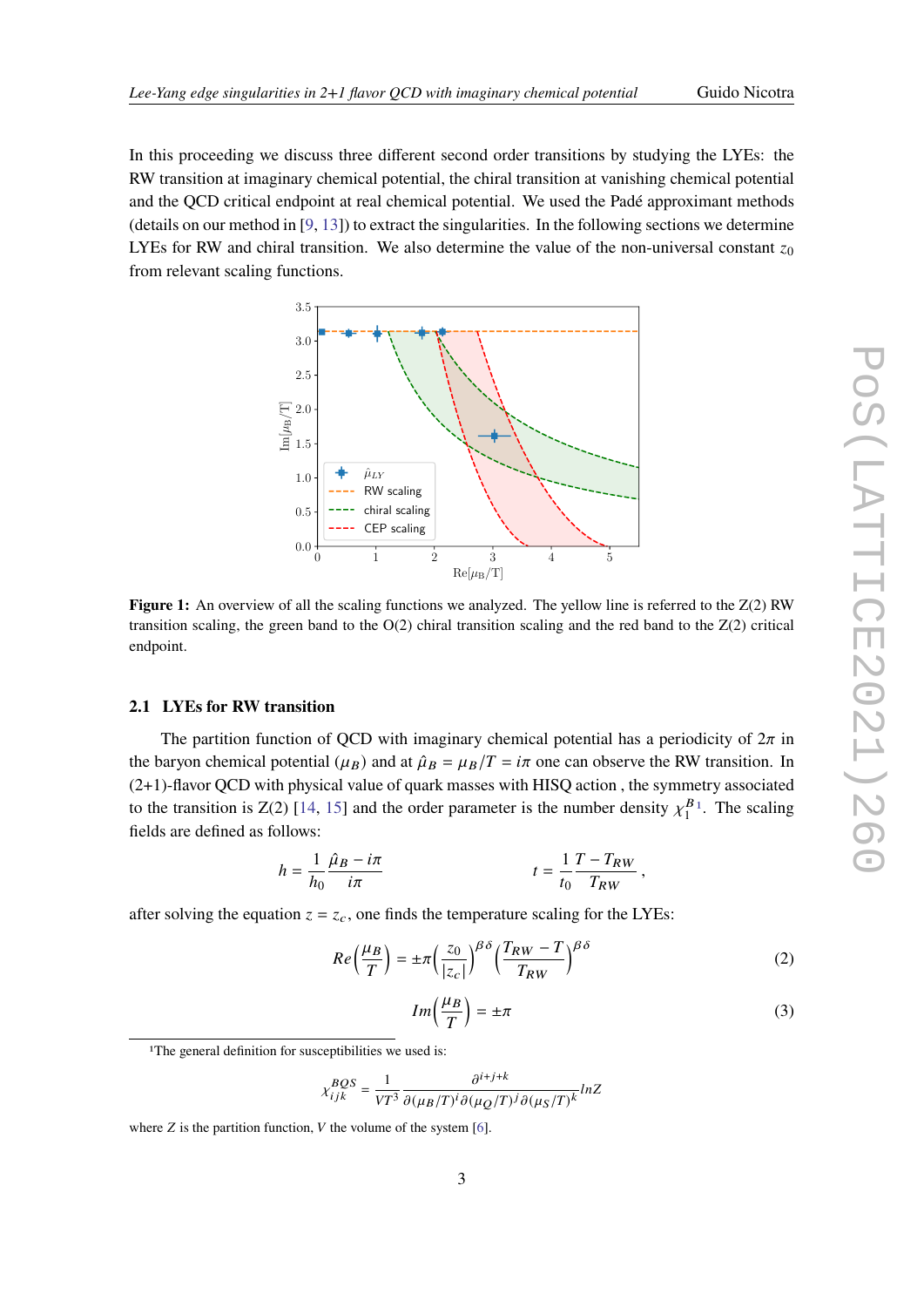Using Eq.[\(2\)](#page-2-1) and Eq.[\(3\)](#page-2-2) we were able to extract the value of the normalization constant  $z_0$ , defined as  $z_0 = h_0^{1/\beta \delta}$  $\frac{1}{\beta}$  / $t_0$ , performing a scaling fit of the LYEs.

We also used the Magnetic Equation of State in order to evaluate  $z_0$ , isolating  $f_G$  from Eq.[\(1\)](#page-1-0):

<span id="page-3-0"></span>
$$
f_G(z) = \frac{M(t, h) - M_{reg}(t, h)}{h^{1/\delta}}\tag{4}
$$



**Figure 2:** The first order susceptibility at different temperatures (left) and the behavior of the scaling function (right). It is possible to see how all the points on the first figure are mapped along the scaling function line.

### **2.2 LYEs for chiral transition**

In the case of a  $(2+1)$ -flavor QCD theory with staggered fermions and away from the continuum limit, one expects that the universal scaling of the chiral transition belongs to the universality class of the 3D  $O(2)$  model. We have set the scaling variables as:

$$
h=\frac{1}{h_0}\Big(\frac{m_l}{m_s}\Big)\hspace{2cm} t=\frac{1}{t_0}\Big[\frac{T-T_c}{T_c}-\kappa_2^B\Big(\frac{\mu_B}{T}\Big)^2\Big]\,,
$$

where the ratio  $m_l/m_s$ , the mass of the light and strange quarks, is the order parameter of the transition and  $\kappa_2^B$  $^{B}_{2}$  [\[16\]](#page-7-12), the curvature parameter along the line of  $T_c(\mu_B)$ . From these we obtain the subsequent scaling [\[17\]](#page-7-13):

$$
\frac{\mu}{T} = \left[ \frac{1}{\kappa_2^B} \left( \frac{T - T_c}{T_c} - \frac{z_c}{z_0} \left( \frac{m_l}{m_s} \right)^{1/\beta \delta} \right) \right]^{1/2} \tag{5}
$$

# **2.3 Lattice setup**

We performed simulations with Highly Improved Staggered Quarks in the  $(2+1)$ -flavor QCD with Rational Hybrid Monte Carlo (RHMC) algorithm. The calculations has been done with lattice sizes  $24^3 \times 4$  and  $36^3 \times 6$  at different imaginary chemical potentials. The conversion of beta to temperature values in MeV at finite lattice spacing has been done using the parametrization given in [\[3,](#page-6-2) [18\]](#page-7-14). For more details on the choice of parameters please see [\[13\]](#page-7-9).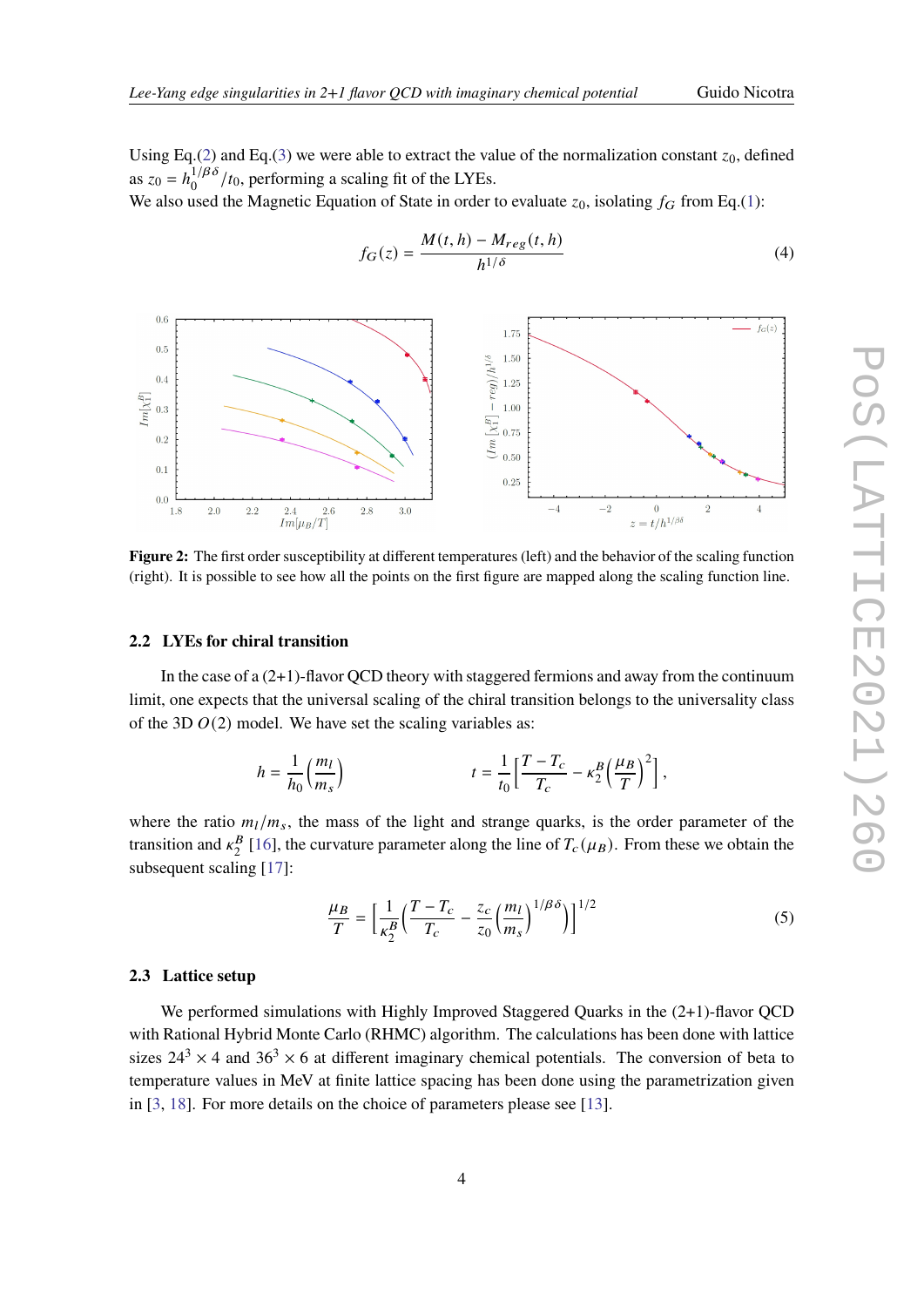# **3. Results**

### **3.1 RW transition**

To study the RW transition we used the lattice size  $N_{\sigma} = 24^3 \times N_{\tau} = 4$  which allowed us to take advantage of the value of RW critical temperature  $T_{RW} = 201$  MeV already measured in [\[14,](#page-7-10) [15\]](#page-7-11). In Fig.[\(3\)](#page-4-0) on the left we show the behavior of  $\chi_1^B$  measured at different temperatures.

<span id="page-4-0"></span>

**Figure 3:**  $\chi_1^B$  $_1^B$  at different temperatures (left) and the temperature scaling fit of the LYEs (right).

In Fig.[\(3\)](#page-4-0) on the right we plotted the behavior of LYEs measured at different temperatures. We performed a fit of the real parts of the singularities using the function:

$$
f(x) = a \cdot t^{\beta \delta} + b \tag{6}
$$

The imaginary parts are found to be consistent with  $\hat{\mu}_B = i \cdot \pi$ . We used the well known critical exponents from the 3D Ising model  $\beta = 0.3264$  and  $\delta = 4.789$ , we have taken  $z_c = 2.452 \pm 0.025$ from Ref.[\[19\]](#page-7-15). Our preliminary result for the normalization constant is  $z_0 = 9.28 \pm 0.26$  and  $\chi^2_{test} \approx 0.8$ . It's possible to see that the real part of the LYEs at  $T_{RW}$  doesn't vanish entirely as expected, which is related to finite volume effects still to fully understand.

We compared the obtained result of  $z_0$  with the one calculated using the Magnetic Equation of State. We have performed a fit of Eq.[\(4\)](#page-3-0) with the function:

$$
M_{reg}(t, h) = a_2 \cdot t \cdot h \tag{7}
$$

finding the value  $z_0 = 5.316 \pm 0.017$  with a  $\chi^2_{test} \approx 6$ . The discrepancy of the two values is quite large and it might be due to several factors. First of all, a larger number of fitting parameters; secondly, since the scaling fit is not performed at constant  $z$ , extra fits of the independent normalization parameters  $t_0$  and  $h_0$  are necessary; for last, a well balanced choice of the distance from the transition is needed: as closer to the phase transition one takes measures as larger is the variation of  $z$ , while, at large distances from the transition, the corrections originated from the regular contribution  $M_{reg}$  increase.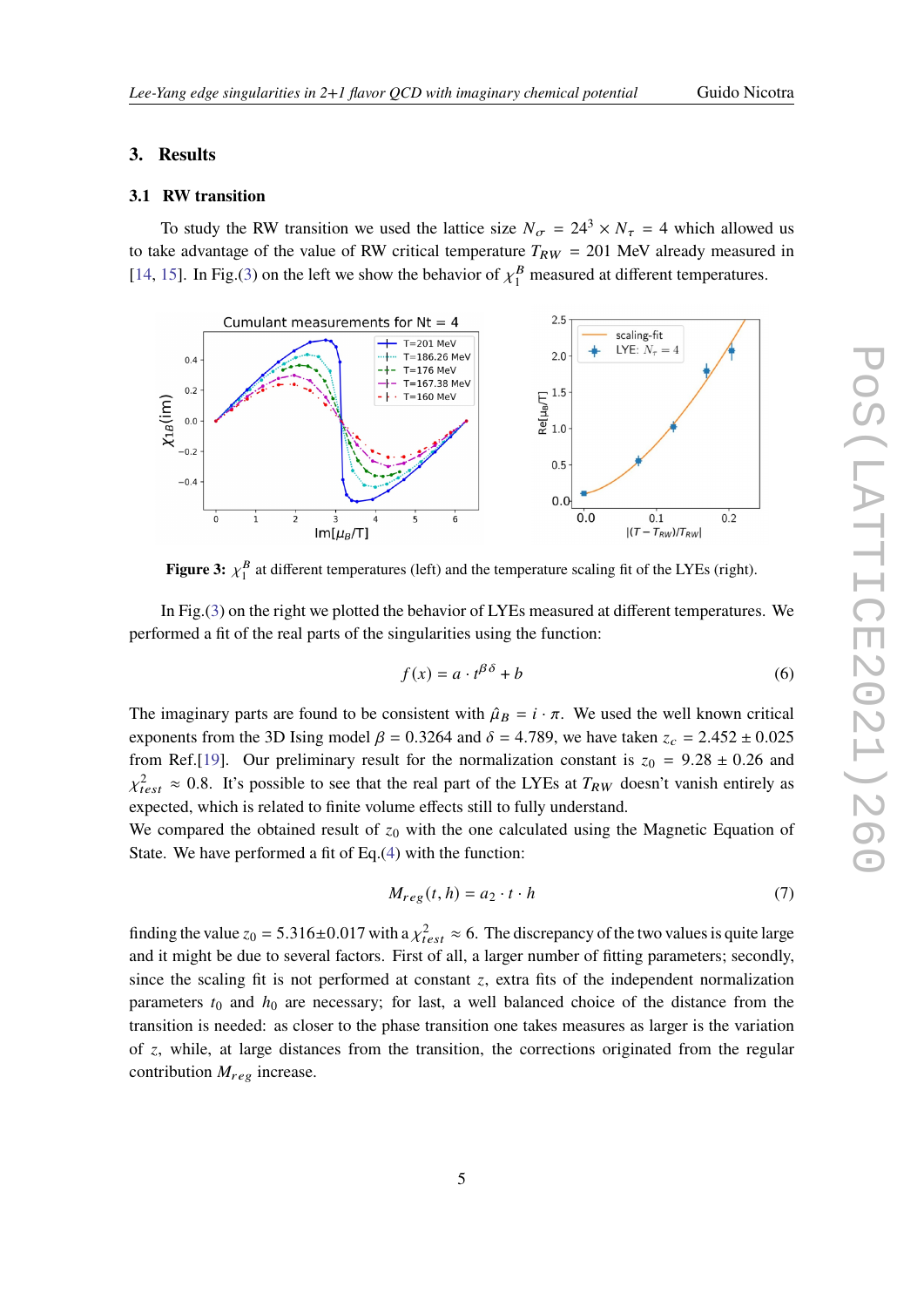# **3.2 Chiral transition**

Regarding the chiral transition we performed calculations with a lattice size  $N_{\sigma} = 36^3 \times 6$ , physical mass ratio  $m_l/m_s = 1/27$  and we chose the critical temperature  $T_c = 147$  MeV,  $\kappa_2^B$  $\frac{B}{2}$  =  $0.012 \pm 0.002$ , the non-universal constant  $z_0 = 2.35$  [\[20\]](#page-7-16) and  $|z_c| = 2.032$  [\[19\]](#page-7-15).

<span id="page-5-0"></span>In Fig.[\(4\)](#page-5-0) we show our LYEs and the predicted temperature dependence which was plotted using a parameter free prediction based on non-universal parameters obtained by the HotQCD collaboration. It is possible to observe that the LYEs is less than one sigma distant from the predicted value.



**Figure 4:** Comparison between the LYEs we measured and the temperature scaling prediction from HotQCD (the dashed line). The little point in the center of the green region is the predicted value at the temperature  $T = 145$  MeV. We also show the 68% and 95% confidence level.

### **3.3 Future perspective: possible location of the critical end point**

As an outlook we discuss here a possible scenario for predicting the QCD critical end point  $(cep)$  using our technique. In this case, the mapping to the universal theory with  $Z(2)$ -symmetry is actually unknown. One possibility is to use a linear map for the scaling variables:

$$
h = \alpha_h (T - T_{cep}) + \beta_h (\mu_B - \mu_B^{cep}),
$$
  

$$
t = \alpha_t (T - T_{cep}) + \beta_t (\mu_B - \mu_B^{cep}).
$$

This choice leads us to the following scaling relation [\[21\]](#page-7-17):

<span id="page-5-1"></span>
$$
\mu_{LY}(T) = \mu_{\rm cep} - c_1(T - T_{cep}) + ic_2|z_c|^{-\beta\delta}(T - T_{cep})^{\beta\delta},\tag{8}
$$

where  $c_1$  is the slope of the transition line at the critical point and  $c_2$ · $|z_c|^{-\beta\delta}$  is a parameter depending on the relative angle between the h and t axes. In [\[22\]](#page-7-18) it has been shown how the parameters  $c_1, c_2$ ,  $T_{cep}$  and  $\mu_{cep}$  can be determined in the case of the Gross-Neveu model performing a fit of Eq.[\(8\)](#page-5-1). To illustrate a possible behavior of the temperature dependence of LYEs, namely the red band in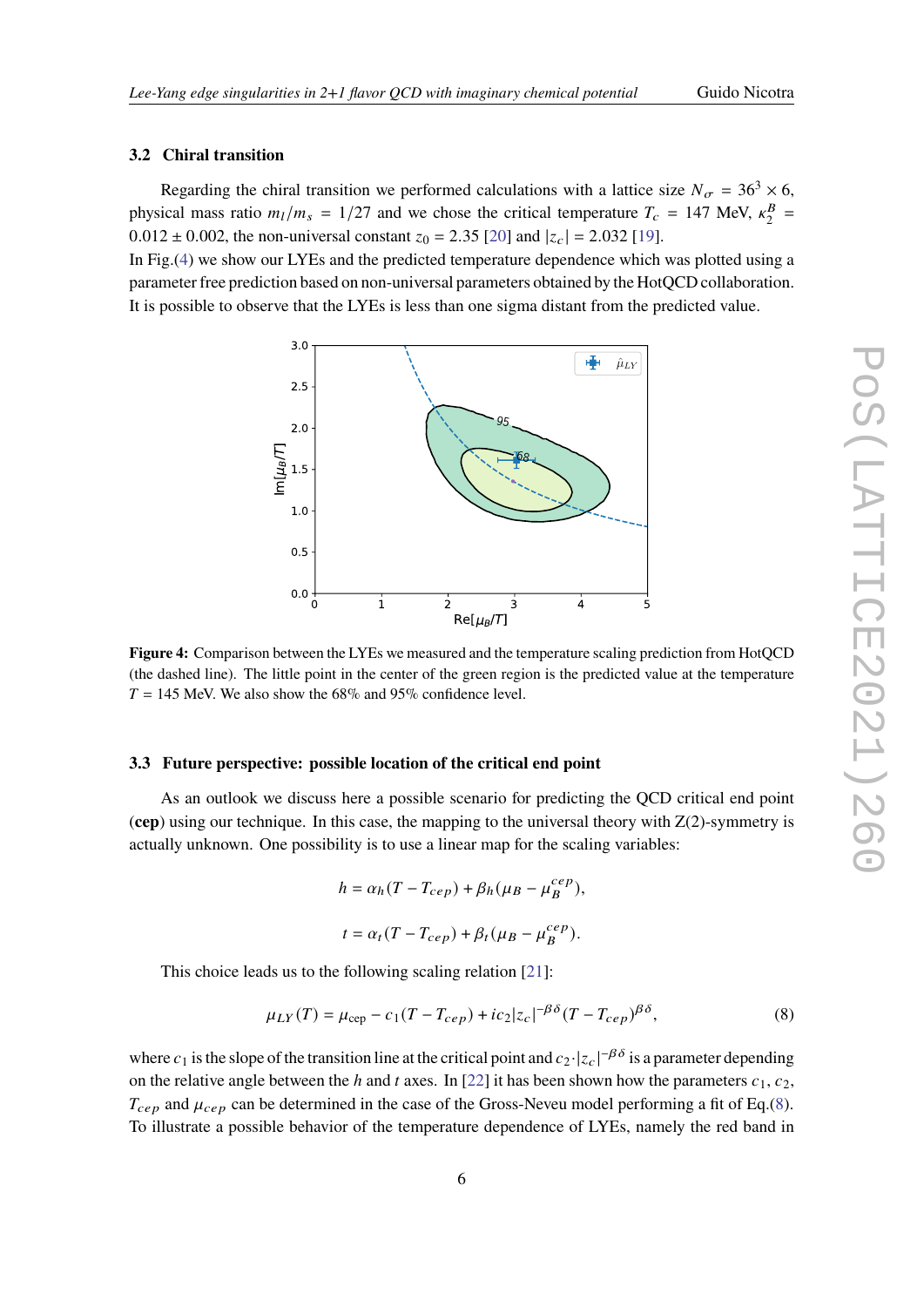Fig.[\(1\)](#page-2-3), we have set the parameters as:

$$
c_1 = 0.024, \t |z_c|^{-\beta \delta} = 0.5,
$$
  
\n
$$
T_{cep} = T_{pc} (1 - \kappa_2^B (\mu_{cep} / T_{pc})^2),
$$
  
\nwhere  $T_{pc} = 156.5 \text{ MeV}.$ 

### **4. Summary and conclusions**

We presented a new study of the universal behavior observed close to the QCD phase transitions using the LYEs and performing calculations in  $(2+1)$ -flavors lattice QCD at different imaginary chemical potential. We tested the validity of our method using the Roberge-Weiss transition. Through the  $\chi^2$  analysis we found a good agreement between the temperature scaling of the measured LYEs and the theoretically predicted power law behavior. We found two different values for  $z_0$  using the LYEs scaling and the Magnetic equation of state fit. The discrepancy between the two results requires further investigations. We studied a single LYEs related to the chiral transition. We compared this singularity with a parameter free prediction of the temperature dependence of the LYEs. The measured and the predicted LYEs are less than one sigma apart. At last we shortly described how our method could be applied in the search of the QCD critical end point. We reported a possible choice for the scaling variables and we have shown an hypothetical behavior of the temperature scaling. For future developments, aside from the search of the critical end point, we are interested into increasing the number of LYEs in the chiral transition region and to perform new calculations with smaller lattice spacing.

# **5. Acknowledgements**

This work was supported by (i) the European Union's Horizon 2020 research and innovation program under the Marie Skłodowska-Curie grant agreement No H2020-MSCAITN-2018-813942 (EuroPLEx), (ii) The Deutsche Forschungsgemeinschaft (DFG, German Research Foundation) - Project number 315477589-TRR 211 and (iii) I.N.F.N. under the research project *i.s.* QCDLAT. This research used computing resources made available through: (i) Gauss Centre for Supercomputing on the Juwels GPU nodes at the Jülich Supercomputing Centre (ii) Bielefeld University on the Bielefeld GPU-Cluster (iii), CINECA on Marconi100 under both the I.N.F.N.-CINECA agreement and the ISCRA C program (HP10CWD9YA project) and (v) University of Parma on the UNIPR HPC facility.

## **References**

- <span id="page-6-0"></span>[1] for a recent review see: J. N. Guenther, Eur. Phys. J. A **57**, no.4, 136 (2021); O. Philipsen, PoS **LATTICE2019** (2019), 273 [arXiv:1912.04827 [hep-lat]]; H. T. Ding, F. Karsch and S. Mukherjee, Int. J. Mod. Phys. E **24** (2015) no.10, 1530007 [arXiv:1504.05274 [hep-lat]].
- <span id="page-6-1"></span>[2] J. Goswami *et al.* Acta Phys. Polon. Supp. **14**, 251 (2021) [arXiv:2011.02812 [hep-lat]].
- <span id="page-6-2"></span>[3] D. Bollweg *et al.* [HotQCD], Phys. Rev. D **104**, no.7, 074512 (2021).